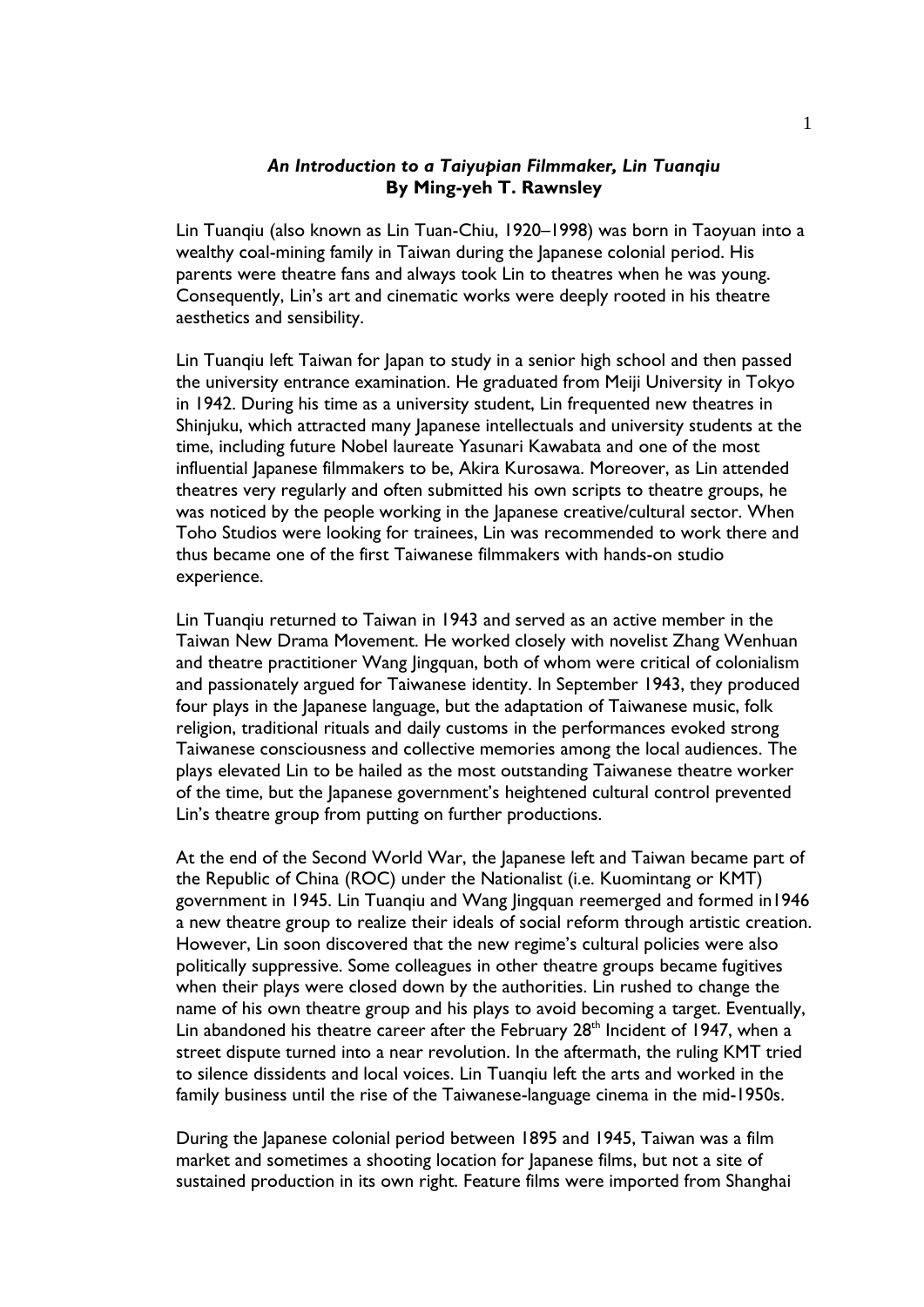and Hollywood, as well as Japan, until war broke out. Only after the KMT lost the civil war to Mao Zedong's Communists and retreated from the mainland to Taipei in 1949 were filmmaking facilities established on the island. However, early Mandarin-language features did not thrive at the box office until the mid-1960s.

Meanwhile, a minor industry had developed in Hong Kong producing so-called "Amoy dialect" films, many featuring opera performers. Amoy is another name for Xiamen, a city in Fujian Province just across the Taiwan Straits, and the Amoy dialect is a form of Minnanhua very like Taiwanese. When these films were imported into Taiwan, they were very successful, because local audiences could watch films without translation for the first time. Inspired and threatened by this success, local opera entrepreneurs got the idea to fight back with Taiwaneselanguage films. The first privately produced Taiwanese-language film is usually recognized by scholars as *Six Talents' Romance of the Western Chamber* (*Liu caizi xixiangji*, dir. Shao Luohui, 1955). But the first major box office hit was *Xue Pinggui and Wang Baochuan* (*Xue pinggui yu wang baochuan*, dir. He Jiming, 1956), which was based on a local *gezaixi//koa-á-hì*opera. As a result, many date the beginning of the Taiwanese-language cinema to 1956, when the success of *Xue Pinggui and Wang Baochuan* triggered a spate of Taiwanese-language films.

With financial support from fellow culturati, Lin Tuanqiu established Yufeng Motion Pictures in June 1957 and Hushan Film Studio in 1958. Modelled on Japan's Takarazuka Film Studios, Lin's ambition was to make Yufeng and Hushan Taiwan's industry leader, including the scale of the studios, the quality of all the facilities, and the employment of foreign experts as teachers and advisers to help train local film talents.

After the initial establishment of Yufeng and Hushan, Lin spent a huge amount of time and resources without much progress, while waiting for the arrival of advanced equipment. Yufeng did not produce its first feature film until 1959. *Brother A San Goes Out* (*A san ge chu ma*) was a comedy satirizing blind pursuit of money and fame, which was also Lin Tuanqiu's debut film. Nevertheless, it was heavily cut by the censors and failed miserably at the box office.

Yufeng had a few more productions with varied fates. For example, while Lin's second movie, *Lamenting Delicate Flowers* (*Tan yan hua*, 1959/1960), enjoyed some success, his co-directed film with Bai Ke, *Backstage* (*Hou tai*), was abandoned halfway through when both filmmakers realized that they might suffer from negative political consequences because of the film's subject matter. Another project, *The Husband's Secret* (*Zhangfu de mimi*, 1960), became very popular.

During the drought years at the end of the first wave of Taiwanese-language cinema between 1960 and 1962, Yufeng suspended productions and Hushan rented out its filmmaking facilities. The second wave of Taiwanese-language cinema rose again between 1962 and 1969, which offered Lin Tuanqiu an opportunity to write and direct *May 13th, Night of Sorrow* (*Wuyue shisan shangxin ye*) in 1965. Centering on an accidental love triangle and a murder, the film crafts a "coming of age" story of two